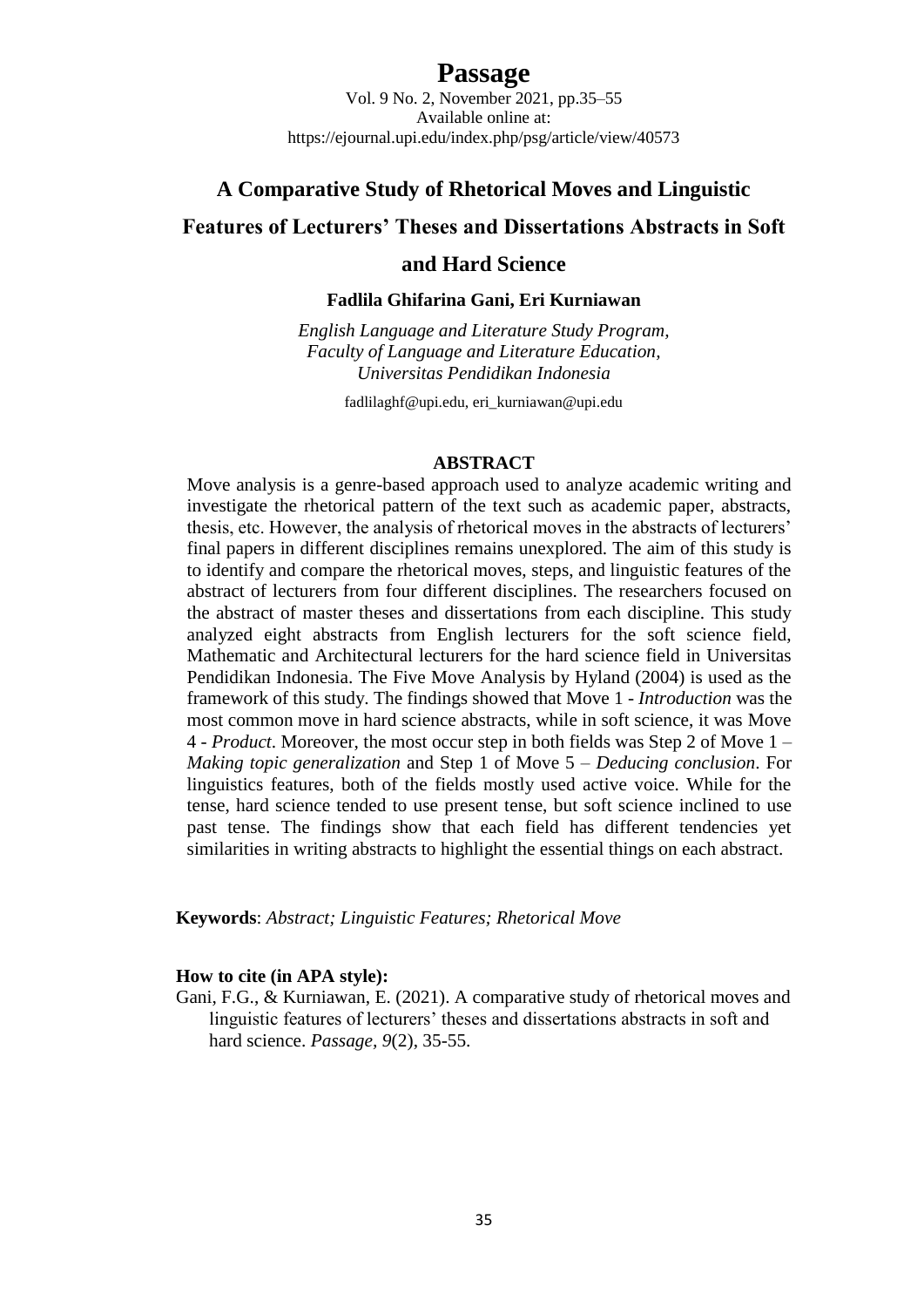### **INTRODUCTION**

Writing a final paper is required in an academic context to complete the study. Additionally, students also should publish their research articles, as part of the prerequisites to graduate in Indonesian universities. For a successful academic career, writing and publishing are essential (Antoniou & Moriarty, 2008). An example of writing in an academic context is writing final papers such as thesis and dissertation.

It is not easy to write, especially in the academic context, also in native languages (Suwandi, 2016). Some students should write their final papers in English, primarily the abstract section. For example, those who study abroad or take the English Language as their major write their final papers in English. It is also applied to those studying in certain Indonesian universities, where English is to be used.

The use of linguistic features is also the primary concern of writing in academic writing. For the lecturers, predominantly non-English speakers,

sometimes deciding word type, voice, tense, and grammar is complex. It can happen because the vocabulary and grammar in English are different from the vocabulary and grammar in Indonesian (Suwandi, 2016). So, the ability to write coherently, cohesively, and effectively is pivotal mainly when it is aimed to be published in international and reputable journals (Kurniawan, Lubis, Suherdi, & Danuwijaya, 2019)

In line with writing in academic context, the abstract sections have become a prominent part-genre (Swales & Feak, 2009). Abstracts are known as a fundamental gateway into the research for the scientific community (Hyland, 2004; Lores, 2004; Ebadi, Salman, Nguyen, & Weisi, 2019). Abstracts are the reflection and the vital part of the research. Because of that, abstracts are necessary for graduation works such as undergraduate theses, postgraduate theses, dissertation, grant proposals, short communications, and for specific disciplinary purposes (Bondi & Sanz, 2014). Writing an abstract is not only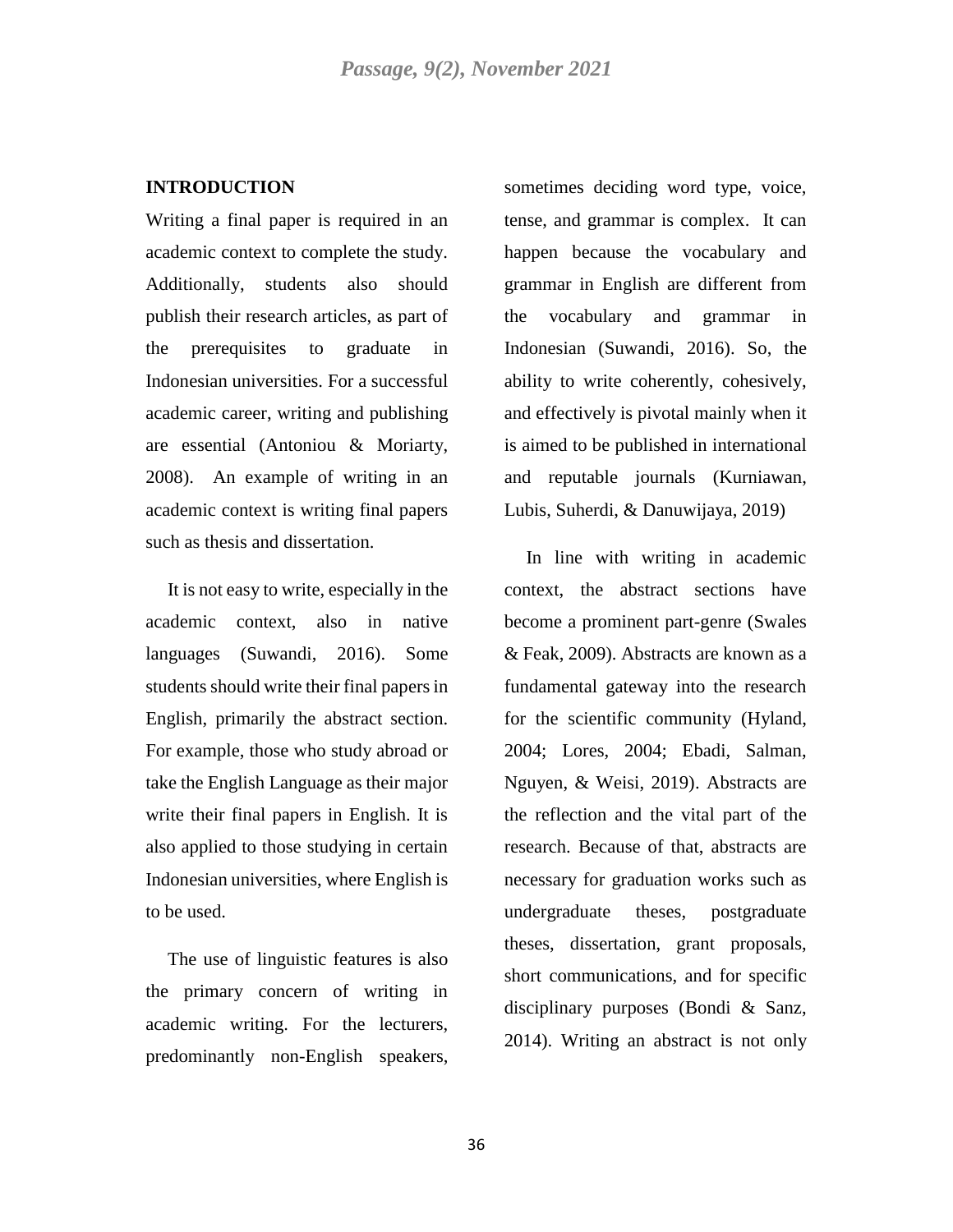difficult for university students but also tricky for lecturers and novice writers (Safnil, 2014). Some linguists deepen their knowledge in writing abstract areas, such as Hyland (2004), Swales and Feak (2009), and Bhatia (1993).

Hyland (2004), in his book, distinguished a move-structure classification on abstracts. There are five moves: Move 1 - *Introduction*; Move 2 – *Purpose*; Move 3 - *Method* Move 4 - *Product*; and Move 5 – *Conclusion*. Using this structure, the researcher will be easier to write an abstract and the reader would find it easier to understand. Hyland (2004) also mentioned that people with different disciplines tend to write the abstract differently. For soft science people, they tend to situate their discourse with an Introduction. On the other side, hard science people tend to write more on a description of the Method.

Because this topic is interesting to be observed, many related previous studies discuss a similar issue. A study by Ebadi, Salman, Nguyen, and Weisi (2019) investigated the rhetorical differences or similarities of Master of Arts (MA) theses abstracts and introduction section written by Iraqi and international students in Applied Linguistics. Hyland's (2000) and Chen and Kuo's (2012) framework were employed to analyze thirty abstracts from each category. The result shows that the Iraqi university students included the steps of (a) Research hypotheses and (b) Outlining thesis structures in their abstracts while these rhetorical features were absent in their international counterparts. Moreover, although both Iraqi and international MA students used the moves with similar frequencies in their introduction chapters, international students utilized various steps for the realization of Move 1 and Move 3.

Andika, Safnil, and Harahap (2018) examined the rhetorical moves and linguistic features of English research article abstracts written by three groups of authors in Applied Linguistics. Swales' (2009) framework was used to analyze sixty abstracts of master theses, national and international journals. The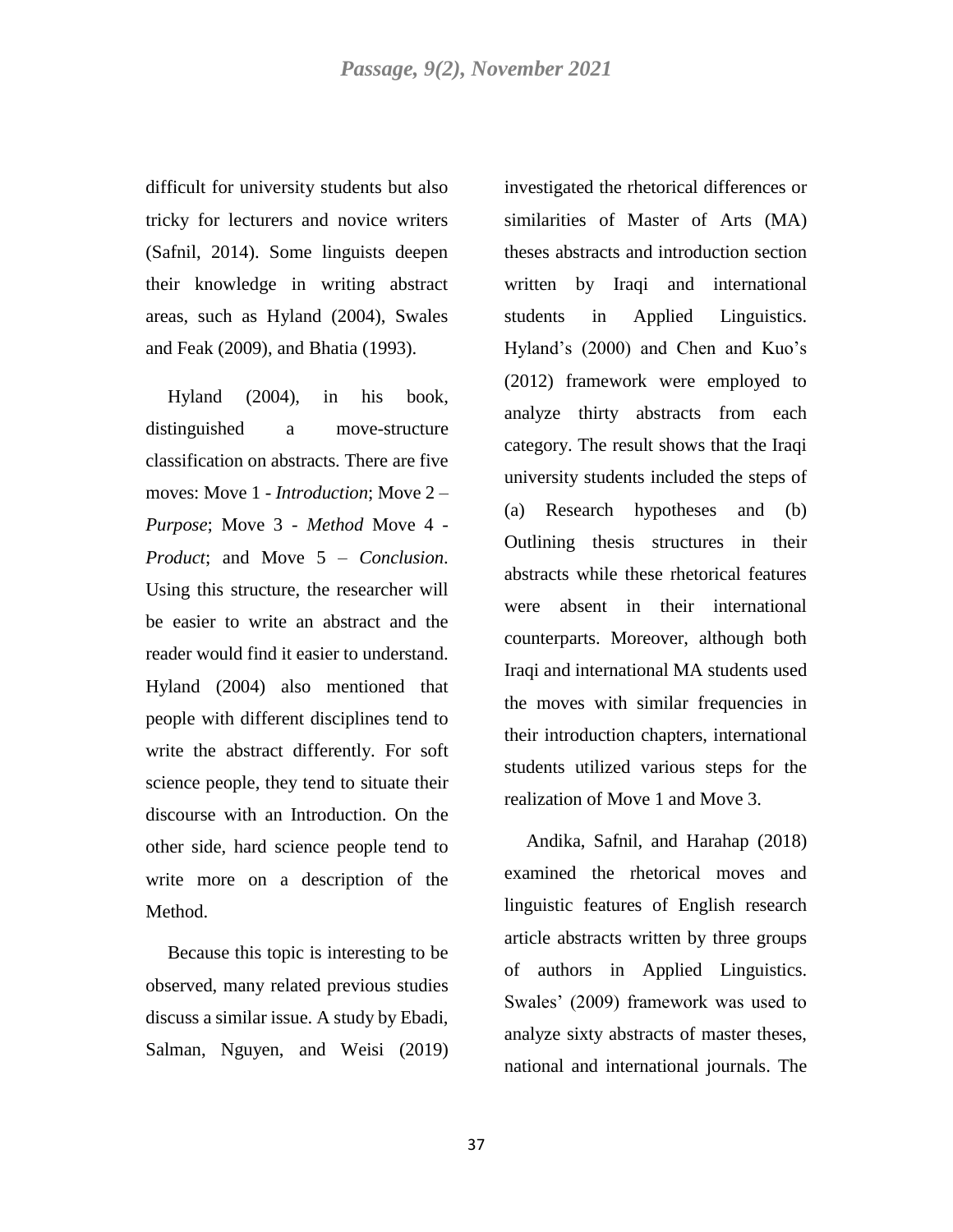results indicated there are only three moves (i.e., purpose, Method, and results) that three groups of authors commonly use. The linguistic features used commonly by three groups of authors are active voice, present tense, and simple sentence.

Furthermore, Pasavoravate and Wijitsopon (2011) analyzed the structural organization of abstracts of thesis and dissertation in linguistics written by students in Thailand and England. Swales' (1990) move analysis was used as the framework. The results show that the moves used by students in Thailand and England are quite similar while the steps used are quite different. Moreover, Thai students tend to follow the conventional sequence of moves while English students do not. Last, Thai abstracts seem to stress on Move 4 – Results and Move 3 – Methodology, whereas the English ones place more emphasis on Move 4 – Results and Move 2 – Presenting the Research.

Thus, this study sought to analyze the rhetorical moves and steps by using Hyland's (2004) framework. Hyland's (2004) framework was used because most rhetorical moves analyses utilize this framework, such as Kaya & Yağiz (2020), Amnuai (2019), and Farzannia  $&$ Farnia (2017) (see Lubis & Kurniawan, 2019 more a more comprehensive review). As linguistic features are essential in writing an abstract, another aim of this study was to analyze the use of voice and tense used in both fields. Some research analyses have also investigated the use of voice (Liu & Zheng, 2014; Muhartoyo, 2016) and tense (Salager-Meyer, 1992; Tseng, 2011; Nurhayati, 2017) on abstracts. Because comparing and contrasting abstracts of lecturers' theses and dissertations on different disciplines is under explored, the present research would fill this gap.

#### **METHODOLOGY**

This research used a descriptive qualitative method. The Five-Move Analysis by Hyland (2004) was used as the main framework to examine the rhetorical structure of abstracts. This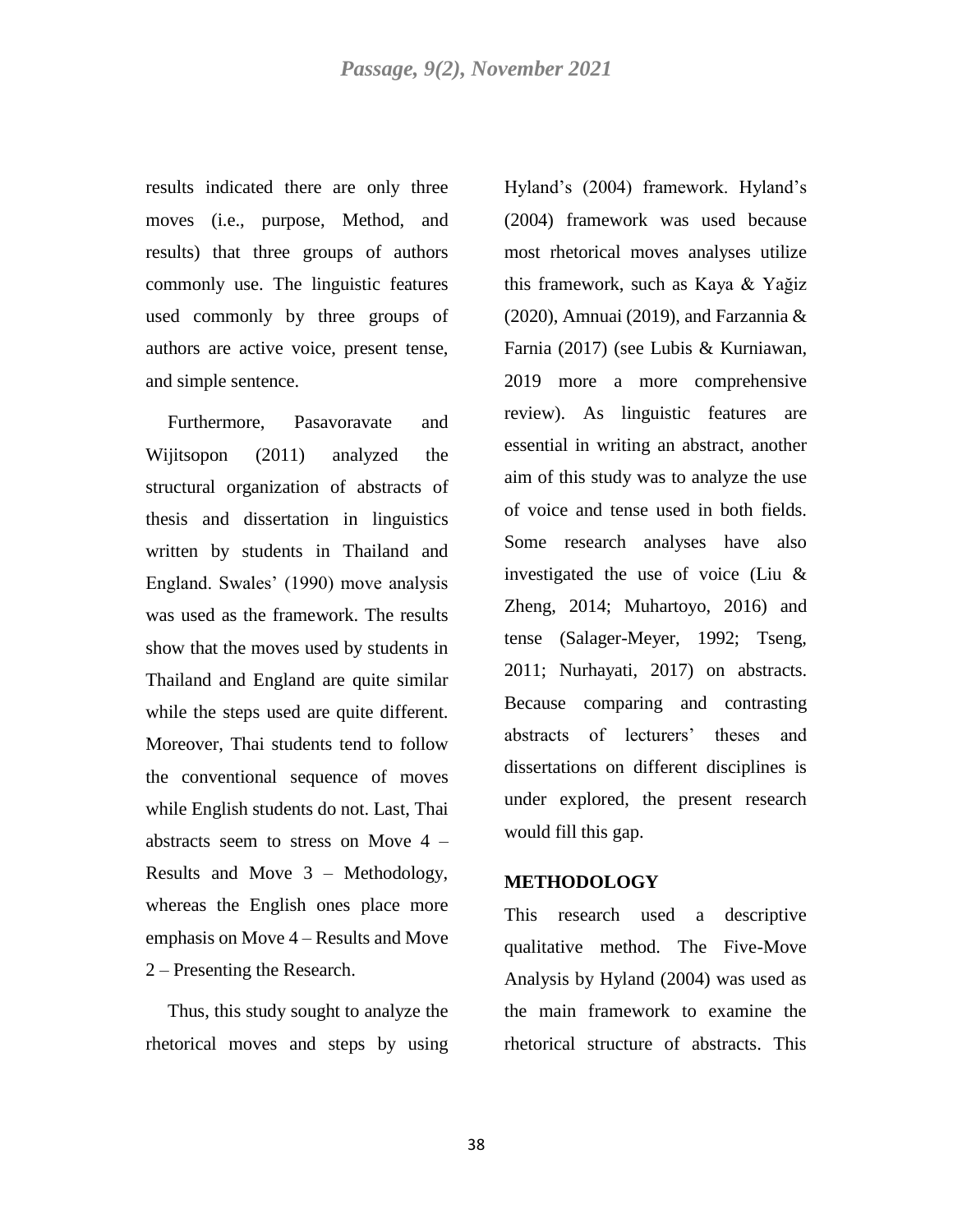study aimed to identify the rhetorical moves, steps, and the realization of linguistic features in master theses and dissertations of lecturers from the soft science field and hard science field in a state university in Bandung. Also, it was to compare and identify the tendencies of each field.

For the data collection, the study picked out eight abstracts from lecturers of different majors: the English Language Education Department, English Language, and Literature Department, Mathematics Department, and Architecture Department. The abstracts were taken from their master theses and dissertations written in English and from different educational backgrounds. The analysis was done manually. The result is displayed in the form of a table.

In Hyland's (2004) rhetorical move analysis, there are five moves: Move 1 - Introduction establishes the context of the paper and motives for the research or discussion; Move 2 – Purpose indicates the purpose and outlines the intention behind the paper; Move 3 - Method provides information on design, procedures, assumption, approach, and data; Move 4 - Product states the main findings and the arguments, and Move 5 - Conclusion interprets or extends results beyond the scope of the paper, draws inferences, points to applications or broader implications (p. 67).

**Table 1.** Hyland's (2004) Model of Rhetorical Moves in RA

|                | Move                     | <b>Ste</b><br>p | Label                                        |
|----------------|--------------------------|-----------------|----------------------------------------------|
|                |                          | $\mathbf{1}$    | for<br>Arguing<br>topic<br>significance      |
| 1              | Intro-<br>duction<br>(I) | 2               | Making<br>topic<br>generalizations           |
|                |                          | 3               | Defining<br>the<br>key term(s)               |
|                |                          | $\overline{4}$  | Identifying gap                              |
| $\overline{2}$ | Purpo-<br>se $(P)$       |                 | the<br><b>Stating</b><br>research<br>purpose |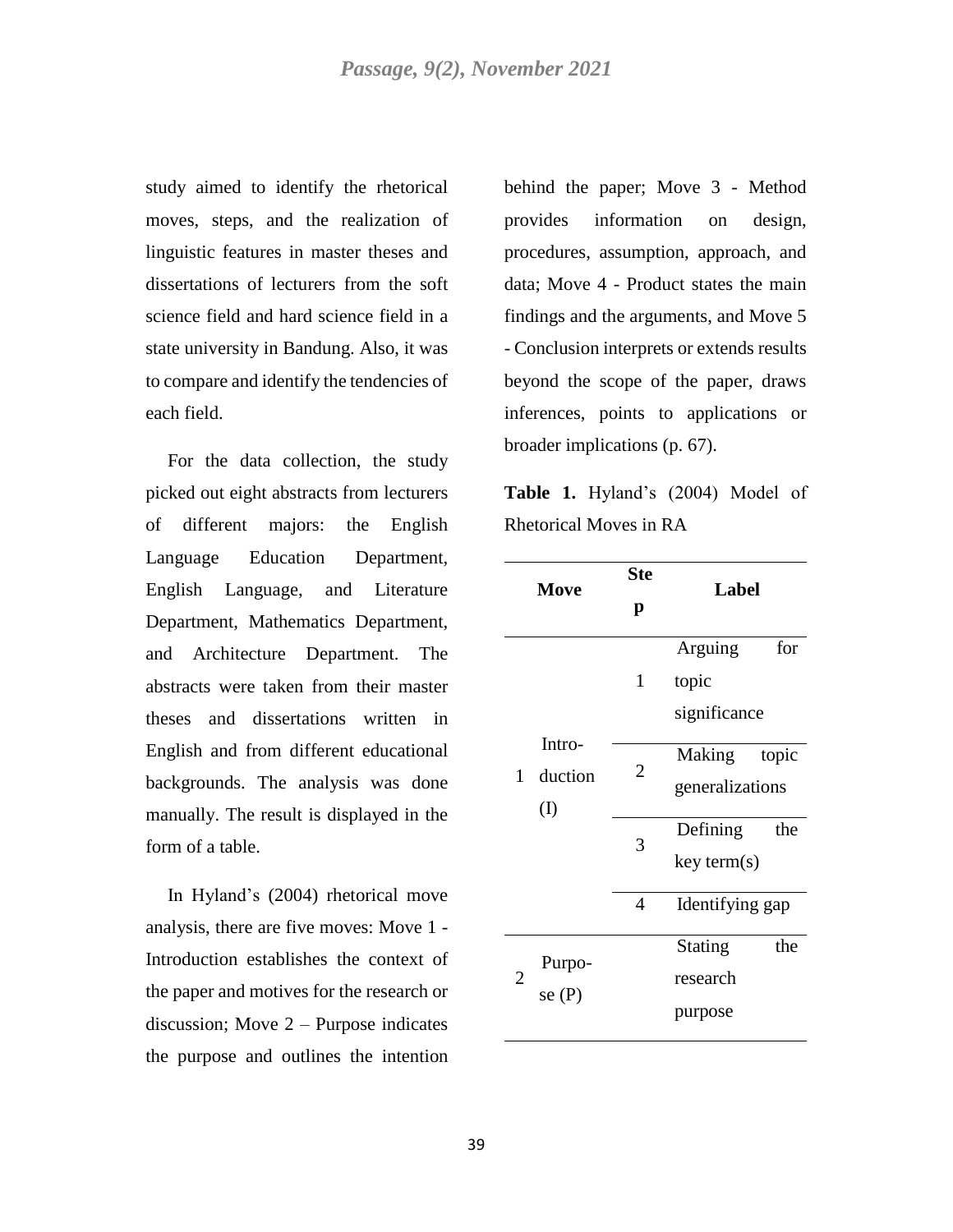|   |         |                | Describing         |
|---|---------|----------------|--------------------|
|   |         | 1              | participants/data  |
|   |         |                | source             |
|   | Method  | $\overline{2}$ | Describing         |
| 3 | (M)     |                | instrument(s)      |
|   |         |                | Describing         |
|   |         | 3              | procedure<br>and   |
|   |         |                | context            |
|   | Product |                | Describing<br>the  |
| 4 | (Pr)    |                | main results       |
|   |         | $\mathbf{1}$   | Deducing           |
|   |         |                | conclusion         |
|   |         |                | Evaluating<br>the  |
|   |         | $\overline{2}$ | significance<br>of |
| 5 | Conclu- |                | the research       |
|   | sion(C) | 3              | Stating            |
|   |         |                | limitations        |
|   |         |                | Presenting         |
|   |         | 4              | recommendatio      |
|   |         |                | n or implication   |

For the analysis steps, the sentences in the abstracts were analyzed by using the Five-Move Analysis framework by Hyland (2004). The first step of the analysis was the analysis of the pattern

of moves in each sentence. Next, the analysis of steps in each move was done. Then, move and steps analysis was performed by observing the frequent occurrence and the average percentage. After analyzing the abstract, the next step was analyzing the linguistic features, voice (active and passive) and tense (present and past). The linguistic features analysis was conducted by finding the common occurrence of each category and the average percentage. Finally, the conclusion and discussion from the findings were drawn.

#### **FINDINGS AND DISCUSSION**

This part presents the findings and this study based on the move and linguistic features analysis between two fields of science, soft and hard science, and the result discussed as follows. Abstracts of Hard Science were assigned as H1 (theses abstracts) and H2 (dissertations abstracts), while abstracts of soft science were assigned as S1 (theses abstracts) and S2 (dissertations abstracts).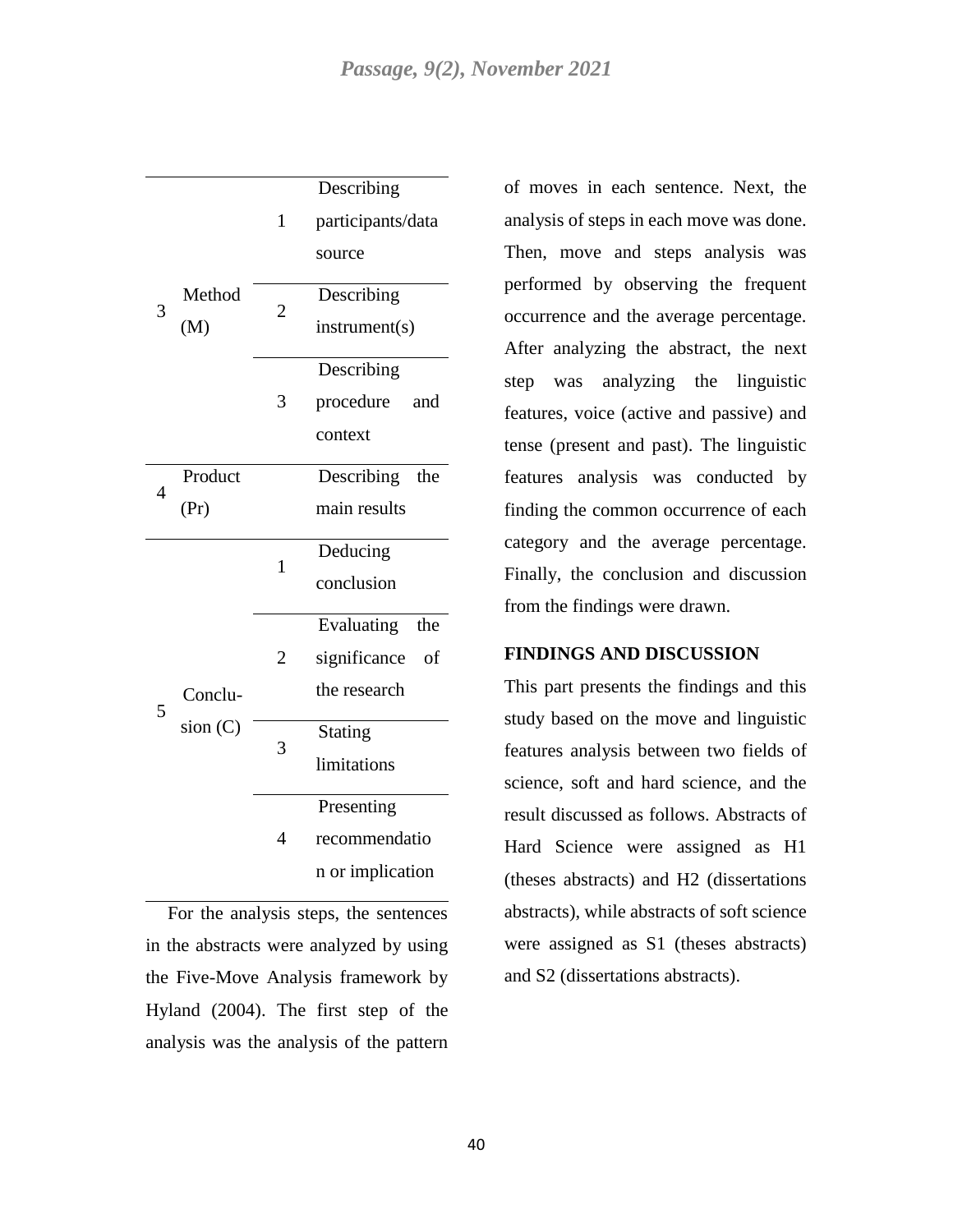## **Findings**

# **The Occurrence of Rhetorical Move and Step**

This section shows the percentage of rhetorical move usage in eight abstracts, as seen in Table 2, while the percentage. of step occurrence in each move is presented in Table 3.

**Table 2.** The occurrence of Move

|                |     |                |     | <b>Move Presence Percentage</b> |      |      |
|----------------|-----|----------------|-----|---------------------------------|------|------|
| М              | H1  | H <sub>2</sub> | S1  | S2                              | Hard | Soft |
| 1              | 53% | 16%            | 21% | 30%                             | 34%  | 26%  |
| $\overline{c}$ | 12% | 12%            | 11% | 6%                              | 12%  | 8%   |
| 3              | 12% | 36%            | 21% | 15%                             | 24%  | 18%  |
| 4              | 12% | 24%            | 32% | 2.7%                            | 18%  | 29%  |
| 5              | 12% | 12%            | 16% | 21%                             | 12%  | 19%  |

From the analysis, all abstracts constituted all the moves from Move 1 until Move 5. The moves were also presented in order. Here is the example.

Example 1:

**[M1] (S2)** In recent years, Indonesia has transformed from an authoritarian regime to a democratic country initiated by the Reform Movement in 1998 **[S-1]**. **[M2]** This study seeks to reveal the contribution of an English

online news media, the Jakarta Post, in disseminating democratic values to Indonesian intellectuals during the 1998 Reform Movement **[S-2]**. **[M3] (S3)** This study drew upon a qualitative method **[S-3)**. **(S3)** In particular, it used a Critical Discourse Analysis spawned by Van Dijk (2001) with micro-analysis and macro-analysis **[S-4]**. **[M4]** This study revealed several significant democratic values, namely freedom of speech (45%), social justice (20%), equality (15%), openness (20%) **[S-5]**. **[M4]** Apart from these essential democratic values, the Jakarta Post also conveyed biases, namely the use of violence (55 %) and lawlessness (45%) in triggering a democratic change to occur **[S-6]**. **[M5] (S3)** The findings of this study are in line with Samuelson (1995) and Patrick (2001) **[S-7]**. **(S1)**

As seen in the table above, H1 abstracts had Move 1 – *Introduction* as the most occurred move among all moves, 53%. In contrast with H1, Move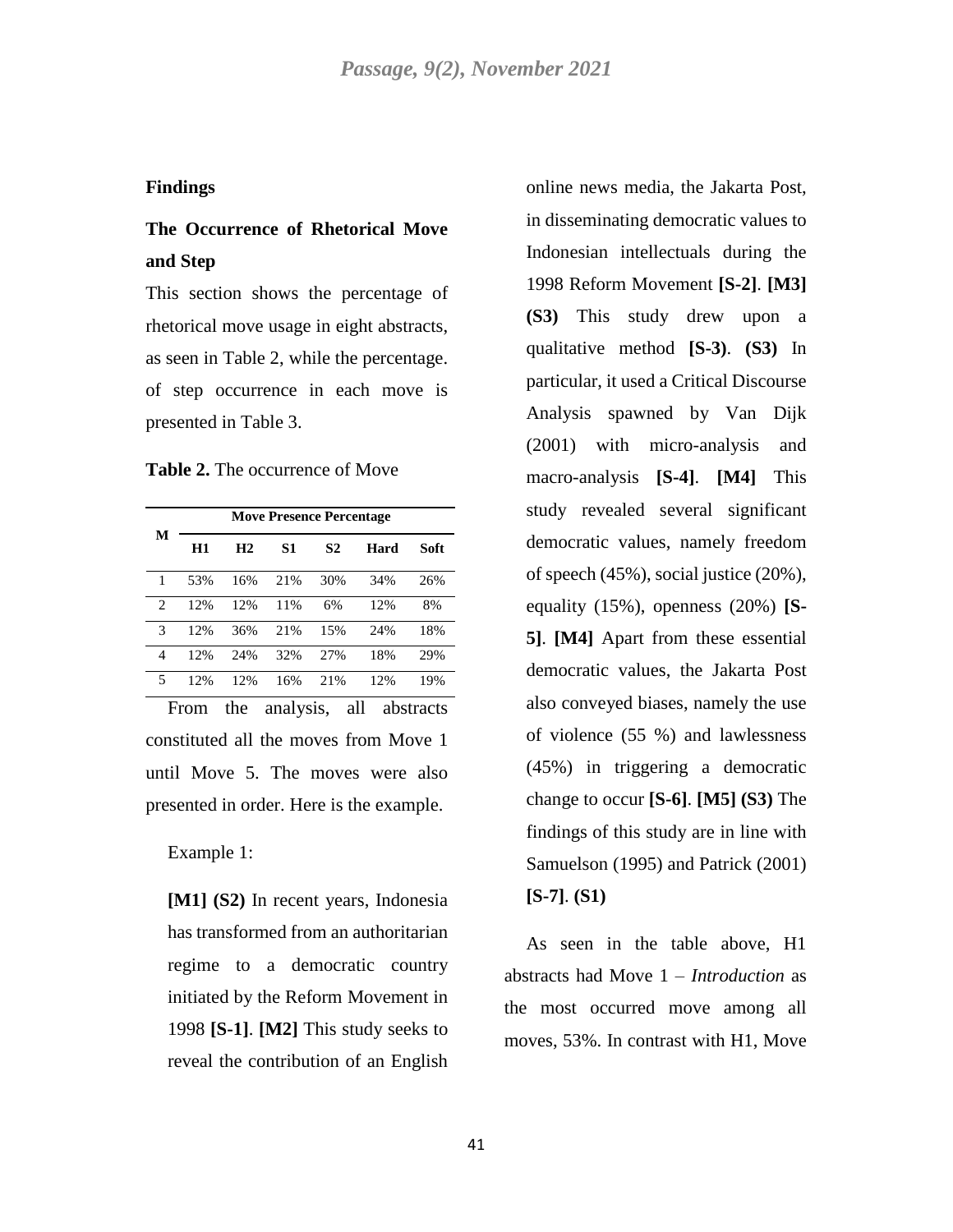3 - *Method* with 36% appeared the most in H2 abstracts. In contrast, S1 abstracts had Move 4 – *Product* as the most frequent move with 32%. Unlike S1 abstracts, Move 1 - *Introduction* was the most used move in S2 abstract, 30%.

Overall, hard science abstracts and soft sciences abstracts had different moves that appeared frequently. In hard science abstracts, Move 1 – *Introduction*  had the most significant percentage, 34%. In contrast, Move 4 - *Product* with 29% appeared most in soft science abstracts. Both fields had Move 2 - *Purpose* as the least written, 6% in hard science abstracts, and 8% in soft science abstracts.

After analyzing the move, the next step was analyzing the step in each move. Not all moves had steps in it. Only Move 1, Move 3, and Move 5 constitute steps. The step presence of each move would be presented in three different tables but it was counted in one unit. First, Table 3 describes the step presence in Move 1.

**Table 3:** Step Presence Percentage in Move 1

| <b>Abstract</b> |     | $\mathbf{M}$ 1 |           |           |
|-----------------|-----|----------------|-----------|-----------|
|                 | S1  | S <sub>2</sub> | <b>S3</b> | <b>S4</b> |
| H1              | 15% | 46%            | $0\%$     | 0%        |
| H <sub>2</sub>  | 11% | 11%            | $0\%$     | 0%        |
| Hard            | 13% | 28%            | $0\%$     | 0%        |
| <b>Science</b>  |     |                |           |           |
| S <sub>1</sub>  | 9%  | 27%            | 0%        | 0%        |
| S <sub>2</sub>  | 8%  | 27%            | 4%        | 4%        |
| Soft            | 8%  | 27%            | 2%        | 2%        |
| Science         |     |                |           |           |

First, in hard science abstracts, there were no Step 3 - *Defining the key term(s*) and Step 4 – *Identifying gap* in Move 1. The result showed that Step 1 of Move 1 – *Arguing for topic significance* was 15% in H1 abstract and 11% in H2 abstract. Step 2 of Move 1 – *Making topic generalizations* was found in all abstracts. Also, it had the most significant percentage among all steps. In H1 abstract, there were 46% and 11% in H2 abstract.

Next was the result of step analysis in soft science abstracts. Based on the result, 9% of Step 1 of Move 1 - *Arguing for topic significance* in S1 abstracts and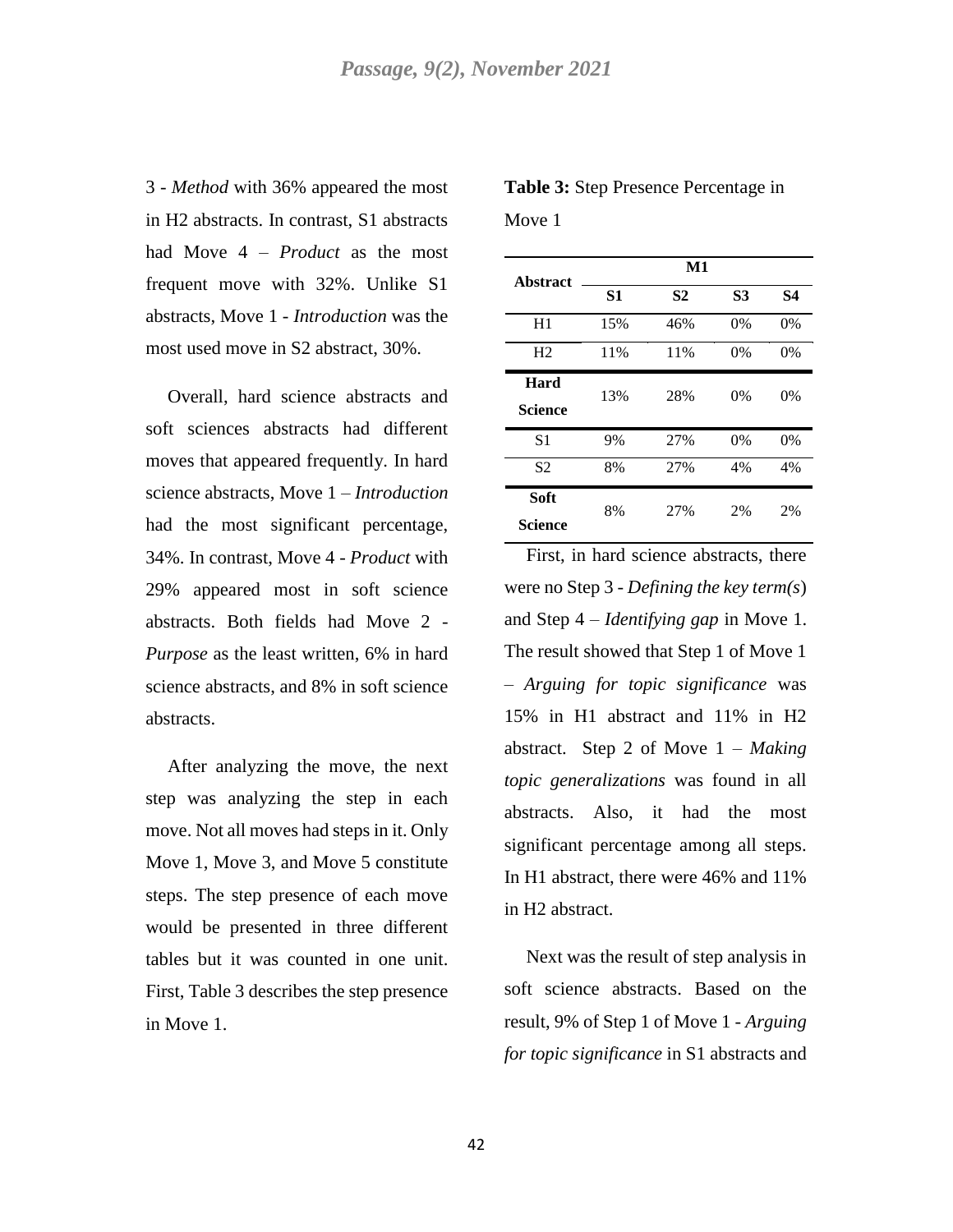8% in S2 abstracts. Step 2 of Move 1 - *Making topic generalizations* was 27% in S1 abstracts and S2 abstracts. Step 3 - *Defining the key term(s)* and Step  $4 -$ *Identifying gap* of Move 1 only appeared in S2, which shared the same percentage: 4%

The next move that had step is Move 3. Table 4 below represents the step presence in Move 3.

|        | <b>Table 4:</b> Step Presence Percentage in |  |
|--------|---------------------------------------------|--|
| Move 3 |                                             |  |

| <b>Abstract</b> |                | M <sub>3</sub> |     |
|-----------------|----------------|----------------|-----|
|                 | S <sub>1</sub> | S <sub>2</sub> | S3  |
| H1              | 8%             | $0\%$          | 15% |
| H <sub>2</sub>  | 32%            | 16%            | 16% |
| Hard            | 20%            | 8%             | 16% |
| Science         |                |                |     |
| S <sub>1</sub>  | 9%             | 18%            | 18% |
| S <sub>2</sub>  | 8%             | 12%            | 12% |
| Soft            | 8%             | 15%            | 15% |
| Science         |                |                |     |

In Move 3, Step 1 – *Describing participants/data source* was only used about 8% in H1 abstracts but used most frequently in H2 abstracts with 32%. Step 2 of Move 3 – *Describing instruments* was not found in H1

abstract. However, H2 abstract had 16% of Step 2 of Move 3. Step 3 Move 3 – *Describing procedure and context* was used in H1 abstract, 15% as the most occurred step in Move 3 for H1 abstract. Meanwhile, H2 abstracts had 16% Step 3 of Move 3 - *Describing procedure and context*. Here, some embedded steps were found in one move or sentence, especially in H1 abstracts.

#### Example 2:

**[M3] (S1)** Next, making use of the pilot study results, we conducted an experimental study, which involved 266 grade VII students (12-13 yearold) from eight classes of four schools, **(S3)** implementing ICTbased approach in algebra teaching [**S-12]**. **(H2)**

Step 1 of Move 3 - *Describing participants/data source* appeared in S1 abstracts and S2 abstracts with a thin difference percentage of 9% and 8%. Step 2 of Move 3 - *Describing instruments* was used in all abstracts; 18% in S1 abstracts and 12% in S2 abstracts. Step 3 of Move 3 - *Describing*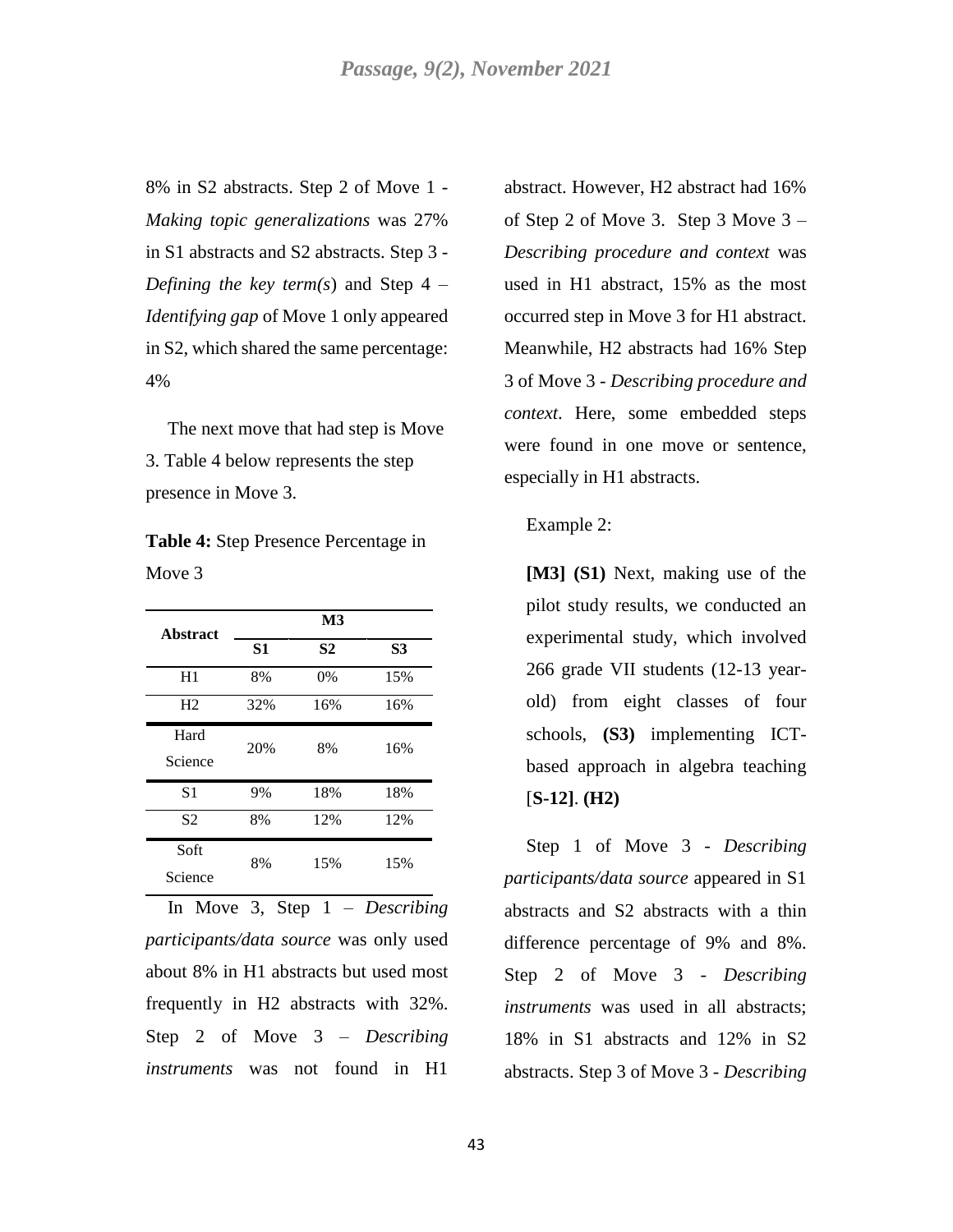*procedure and context* was used in all abstracts; 18% in S1 abstracts and 12% in S2 abstracts.

The last move that has steps is Move 5. Table 5 below represents the step presence in Move 5.

**Table 5:** Step Presence Percentage in Move 5

| <b>Abstract</b> |                |                | $\overline{\mathbf{M}}$ 5 |           |
|-----------------|----------------|----------------|---------------------------|-----------|
|                 | S <sub>1</sub> | S <sub>2</sub> | <b>S3</b>                 | <b>S4</b> |
| H1              | 8%             | 0%             | $0\%$                     | 8%        |
| H <sub>2</sub>  | 11%            | 5%             | 0%                        | 0%        |
| Hard            | 9%             | 3%             | $0\%$                     | 4%        |
| Science         |                |                |                           |           |
| S1              | 9%             | 0%             | 0%                        | 9%        |
| S <sub>2</sub>  | 23%            | 0%             | 0%                        | 4%        |
| Soft            | 16%            | $0\%$          | 0%                        | 6%        |
| Science         |                |                |                           |           |

Step 3 of Move 5 – *Stating limitations* was not found in all hard science abstracts. Step 1 of Move 5 – *Deducing conclusion* appeared in H1 abstract with 8% and in H2 abstract with 11%. Step 2 of Move 5 – *Evaluating the significance of the research* was only shown in H2 abstract, which was 5%. Step 4 of Move 5 – *Presenting* 

*recommendation or implication* appeared once in H1 abstract, 8%.

Last, there was no Step 2 -*Evaluating the significance of the research* and Step 3 – *Stating limitations* of Move 5 in all soft science abstracts. Step 1 of Move 5 - *Deducing conclusion* appeared in S1 abstract, 9%, and in S2 abstract, 23%. Step 4 of Move 5 - *Presenting recommendation or implication* was written in S1 abstracts with 9% and S2 abstracts with 4%.

In conclusion, both hard science and soft science abstracts, Step 2 of Move 1 – *Making topic generalizations* had the most considerable percentage, 28% and 27% respectively. In Move 3, the most occurring steps were different in each field. In hard science, it was Step 1 – *Describing participants/data source*  with 20 %. Meanwhile, Step 2 – *Describing instrument(s)* and Step 3 – *Describing procedure and context* emerged 15% in soft science abstracts. Moreover, Step 1 of Move 5 – *Deducing conclusion* showed frequently in both fields, 9% in hard science abstracts and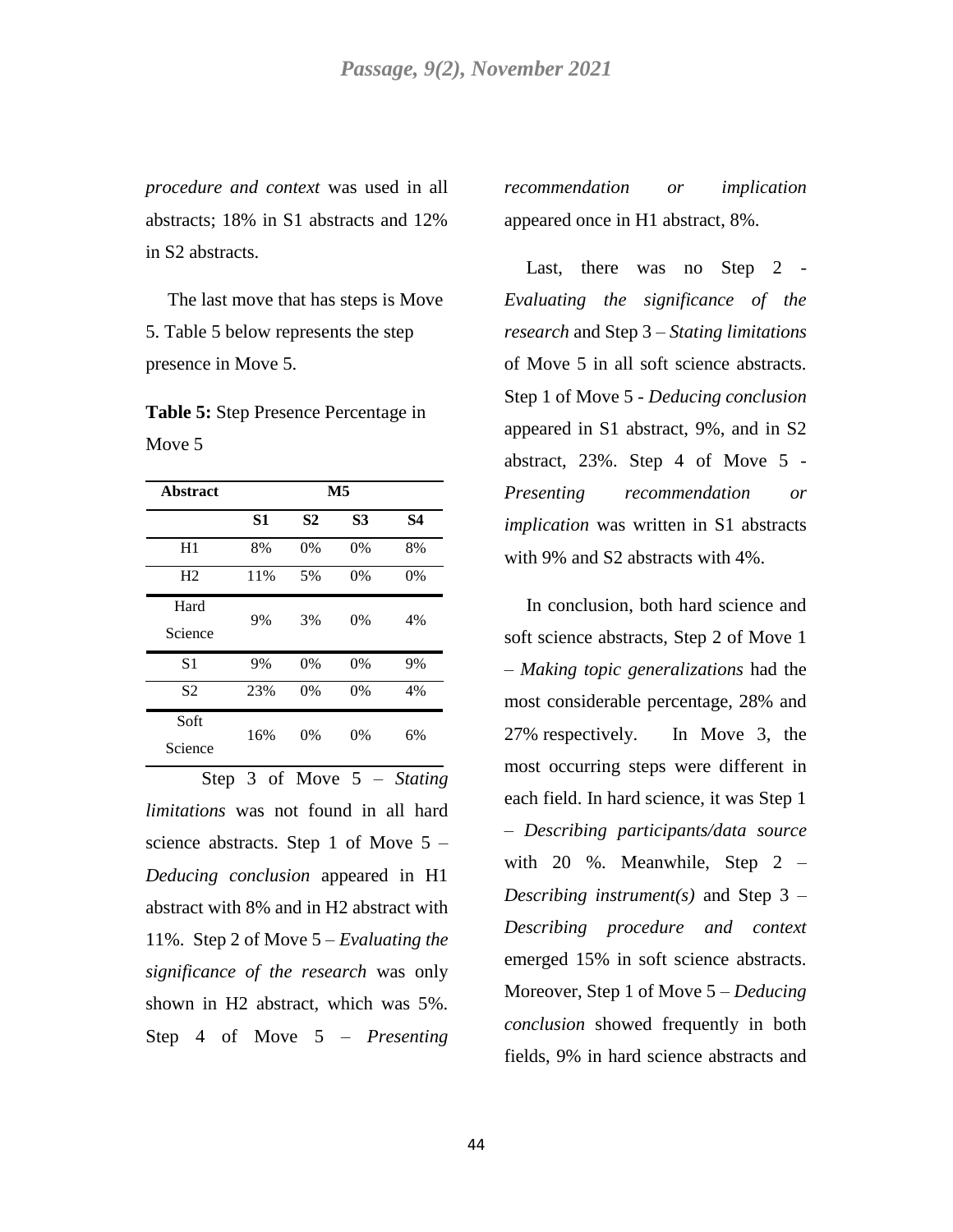16% in soft science abstracts. Step 3 of Move 5 – *Stating limitation* did not appear in all abstracts.

#### **The Realization of Linguistic Features**

The linguistic features that were analyzed in this research are the manifestation of voice and tense. The voice for each move are presented in Table 6 below.

**Table 6.** The Realization of Voice

| Mo             |           | <b>Voice</b>   |           |                |
|----------------|-----------|----------------|-----------|----------------|
| ve             | H1        | H <sub>2</sub> | S1        | S <sub>2</sub> |
| M1             | AV        | AV             | AV        | AV             |
|                | (67%)     | (50%)          | $(100\%)$ | (90%)          |
|                | PV        | PV             |           | PV             |
|                | (11%)     | (50%)          |           | (10%)          |
| M <sub>2</sub> | AV        | AV             | AV        | AV             |
|                | $(100\%)$ | (67%)          | $(100\%)$ | (50%)          |
|                |           | <b>PV</b>      |           | <b>PV</b>      |
|                |           | (33%)          |           | (50%)          |
| M <sub>3</sub> | AV        | AV             | AV        | AV             |
|                | (50%)     | (67%)          | (75%)     | (20%)          |
|                | <b>PV</b> | <b>PV</b>      | PV        | PV             |
|                | (50%)     | (33%)          | (25%)     | (80%)          |
|                |           |                |           |                |

| $\mathbf{M}4$             | AV        | AV        | AV        | AV        |
|---------------------------|-----------|-----------|-----------|-----------|
|                           | $(100\%)$ | $(100\%)$ | (83%)     | (89%)     |
|                           |           |           | <b>PV</b> | <b>PV</b> |
|                           |           |           | (17%)     | (11%)     |
| $\overline{\mathbf{M}}$ 5 | <b>PV</b> | AV        | AV        | AV        |
|                           |           |           |           |           |
|                           | $(100\%)$ | $(100\%)$ | $(100\%)$ | (57%)     |
|                           |           |           |           | <b>PV</b> |
|                           |           |           |           | (43%)     |

As we can see from the table above, the active voice became the dominant voice of all moves except in Move 3 – *Method* of S2 abstracts, which is only 20%, and in Move 5 – *Conclusion* of H1 abstracts 0%. Active voice in Move 1 – *Introduction* of H2 abstracts, Move 2 – *Purpose* of S2 abstracts, and Move 3 – *Method* of H1 abstracts shared the same percentage with the passive voice, 50% for each category.

#### Example 3:

**[M1]** One calculation form that is used most in our daily life *is*  computational estimation. **[S-1]. (H1)**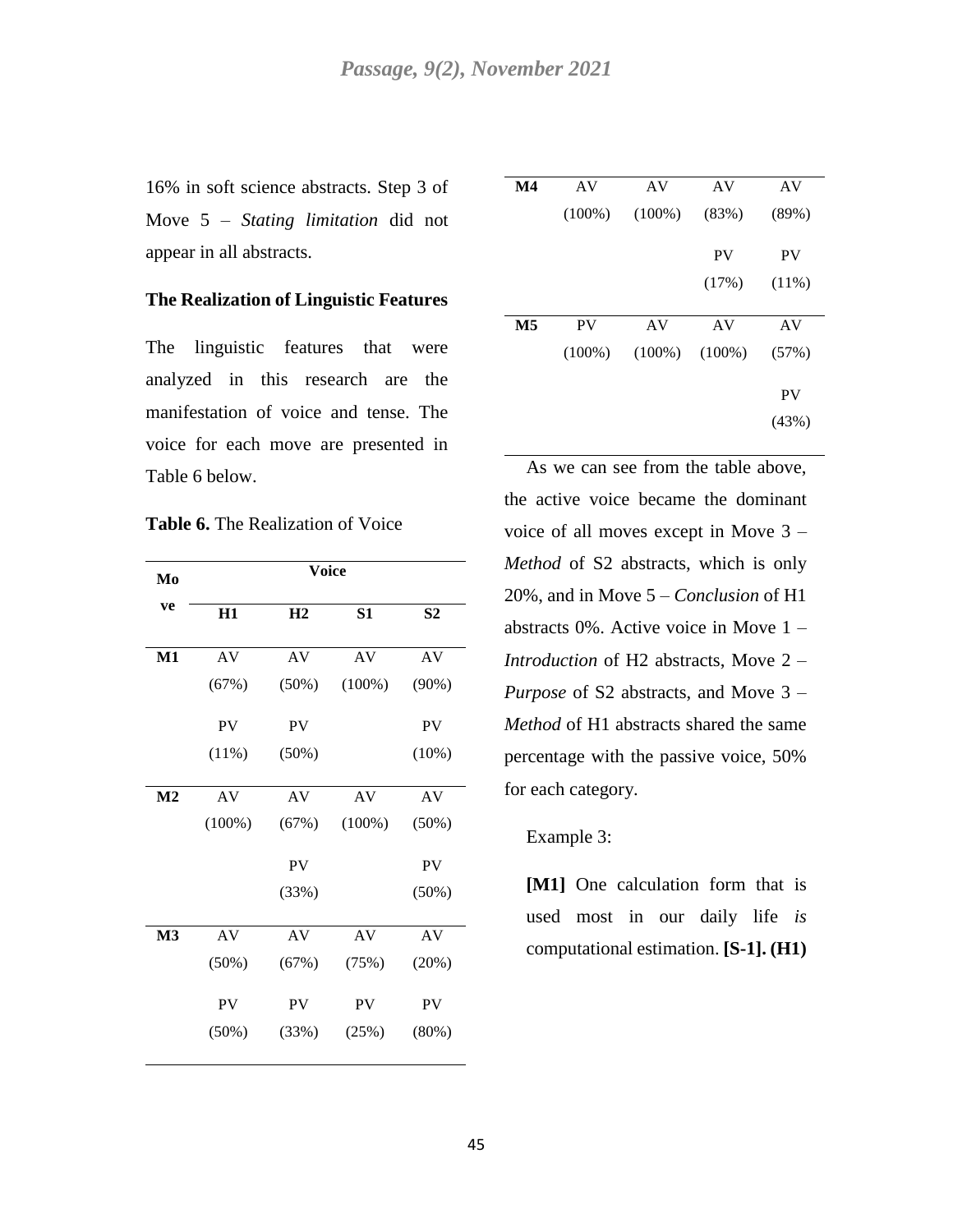### Example 4:

**[M1]** They *found* that they had been reluctant to raise questions during the dialogs over their teachings. [**S-5]. (S2)** 

The italic words above indicate the active voice. From the result, it is clear that active voice was used frequently in both fields.

Tense analysis was the next step after analyzing voice. Unlike the voice that had one category that dominated all moves, tense had different categories that dominated each move. Table 7 below is the result of the analysis of tense of each move.

## **Table 7.** The Realization of Tense

| Mo             | <b>Tense</b> |                |           |                |  |
|----------------|--------------|----------------|-----------|----------------|--|
| ve             | H1           | H <sub>2</sub> | S1        | S <sub>2</sub> |  |
| M <sub>1</sub> | Pr           | Pr             | Pr        | Pr             |  |
|                | $(100\%)$    | (75%)          | $(100\%)$ | (30%)          |  |
|                |              | Ps             |           | Ps             |  |
|                |              | (25%)          |           | (70%)          |  |

| M <sub>2</sub> | $Pr(50\%)$ | Pr    | $Pr(50\%)$ | Pr    |
|----------------|------------|-------|------------|-------|
|                | Ps(50%)    | (67%) | Ps(50%)    | (50%) |
|                |            | Ps    |            | Ps    |
|                |            | (33%) |            | (50%) |
|                |            |       |            |       |
| M <sub>3</sub> | Ps         | Pr    | Pr(25%)    | Pr    |
|                | $(100\%)$  | (33%) | Ps (75%)   | (20%) |
|                |            |       |            | Ps    |
|                |            | Ps    |            | (80%) |
|                |            | (67%) |            |       |
|                |            |       |            |       |
| M <sub>4</sub> | $Pr(50\%)$ | Pr    | Ps         | Pr    |
|                |            |       |            |       |
|                | Ps (50%)   | (33%) | $(100\%)$  | (33%) |
|                |            | Ps    |            | Ps    |
|                |            | (67%) |            | (67%) |
|                |            |       |            |       |
| M <sub>5</sub> | Pr         | Pr    | Pr         | Pr    |
|                | $(100\%)$  | (67%) | (33%)      | (14%) |
|                |            | Ps    |            | Ps    |

For Move 1 – *Introduction*, H1 abstracts, H2 abstracts, and S1 abstracts were dominated by the present tense. However, the past tense was used frequently in S2 abstracts. Below is the example of the present tense in Move 1 – *Introduction.*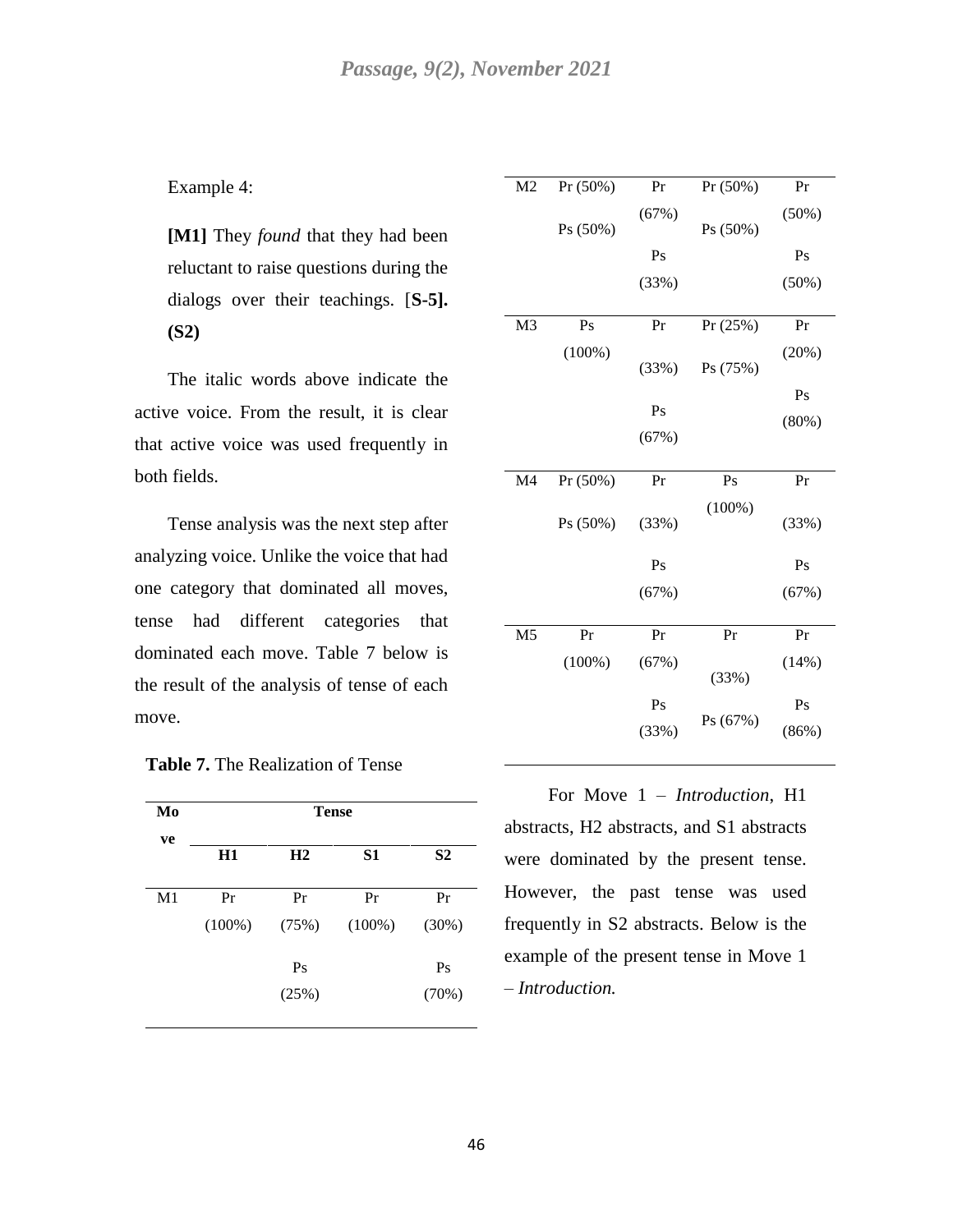## Example 5:

**[M1]** In Indonesia, algebra performance *is* an important issue. **[S-2]. (H2)**

Meanwhile, the present tense occurred dominantly in Move 2 – *Purpose* of H2 abstracts with 67%. Meanwhile, the other abstracts categories shared the same percentage between present tense and past tense, 50% and 50%.

Next, Move 3 - *Method* was dominated by the past tense. For hard science, the percentages are 100% in H1 abstracts and 67% in H2 abstracts, while for soft science, it was 75% in S1 abstracts and 80% for S2 abstracts.

The past tense also appeared frequently in Move 4 – *Result.* In hard science, it was 50% for H1 abstracts and 67% for H2 abstracts. In soft science, all sentences of Move 4 – *Product* in S1 abstracts were written in the past, while in S2 abstracts, 67%. Here is the example of the past tense in Move 4 – *Product.*

#### Example 6:

**[M4]** And the students *showed* one dominant profile of organizing and evaluating their learning based on Oxford's language learning strategies **[S-10]. (S1)**

Interestingly, for Move 5 – *Conclusion* between hard science and soft science abstracts, each field had its tendencies. The present tense dominated hard science with 100% in H1 abstracts and 67% in H2 science. However, the past tense dominated soft science abstracts, with 67% for S1 abstracts and 86% for S2 abstracts.

### **Discussion**

This section aims to address the research objectives: (1) to identify the rhetorical moves, steps, and the realization of linguistic features and (2) to compare and identify the tendencies of each field.

# **The Occurrence of Rhetorical Move and Step**

The findings above show that almost all the analyzed abstracts used Move 1 to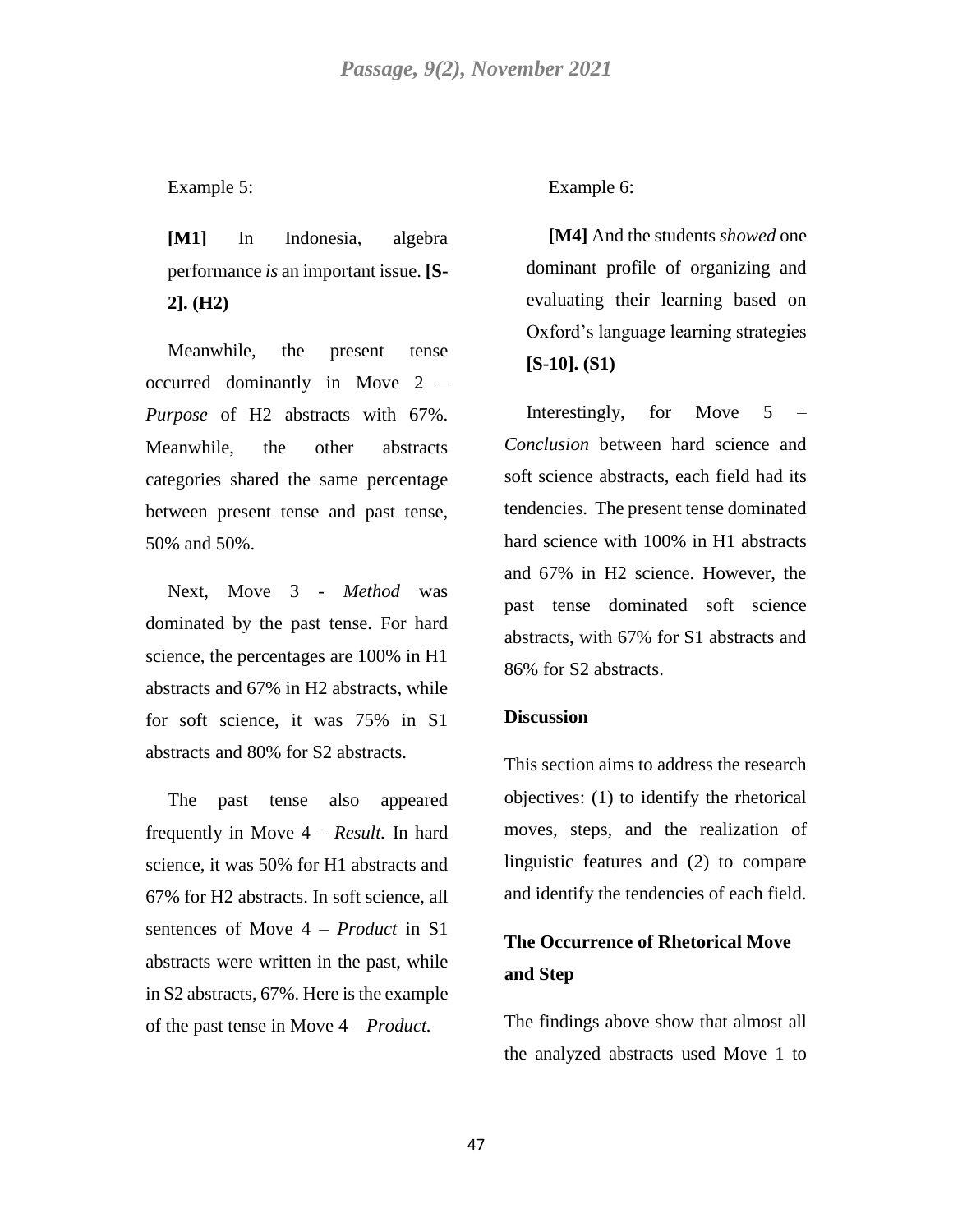Move 5 in order. There are not any specific differences in the order of the move between the two fields. Only one abstract that did not have Move 3.

However, if we pay attention to the percentage of the move presence, the differences between the two fields seem clear. In hard science abstracts, Move 1 – *Introduction* is the most frequently used move than the others, 34% for the percentage followed by Move 3 – *Method* with 24%. On the contrary, in soft science abstracts, the most frequent move is Move 4 - *Product* that has 28% on average followed by Move 1 with 24%.

When comparing this result with those of Hyland (2004), similarities and differences can be found. For example, in this study, Move 1 – *Introduction* frequently occurs in hard science, while soft science is dominated by Move 4 – *Product.* However, Hyland (2004) had mentioned in his book that soft science people tend to place their discourse with an Introduction (Move 1), while hard science people tend to write more

description in the Method (Move 3) (p. 70). This might happen because the data in this research were relatively small if we compare it with Hyland's (2004) data which was much more significant. The difference also might be due to some disciplinary variations.

However, the result is in line with Andika et al.  $(2018)$ , where Move 4 – *Product* occurred the most in soft science abstracts. The significant occurrences of Move 4 - *Product* show that the authors highlight the findings to show and explain their research contribution. By pointing to the findings, the authors tend to represent the novel contribution to scientific knowledge (El-Dakhs, 2018).

Moreover, Move 1 – *Introduction* and Move 3 – *Method* are the most manifested move in hard science abstracts. This finding aligns with Omidian et al.'s (2018) and Gani et al's (2021) results that Move 3 - *Method* and Move 1 – *Introduction* are in the first and second place in hard science abstracts. The high percentage of Move 1 - *Introduction* occurrence is because the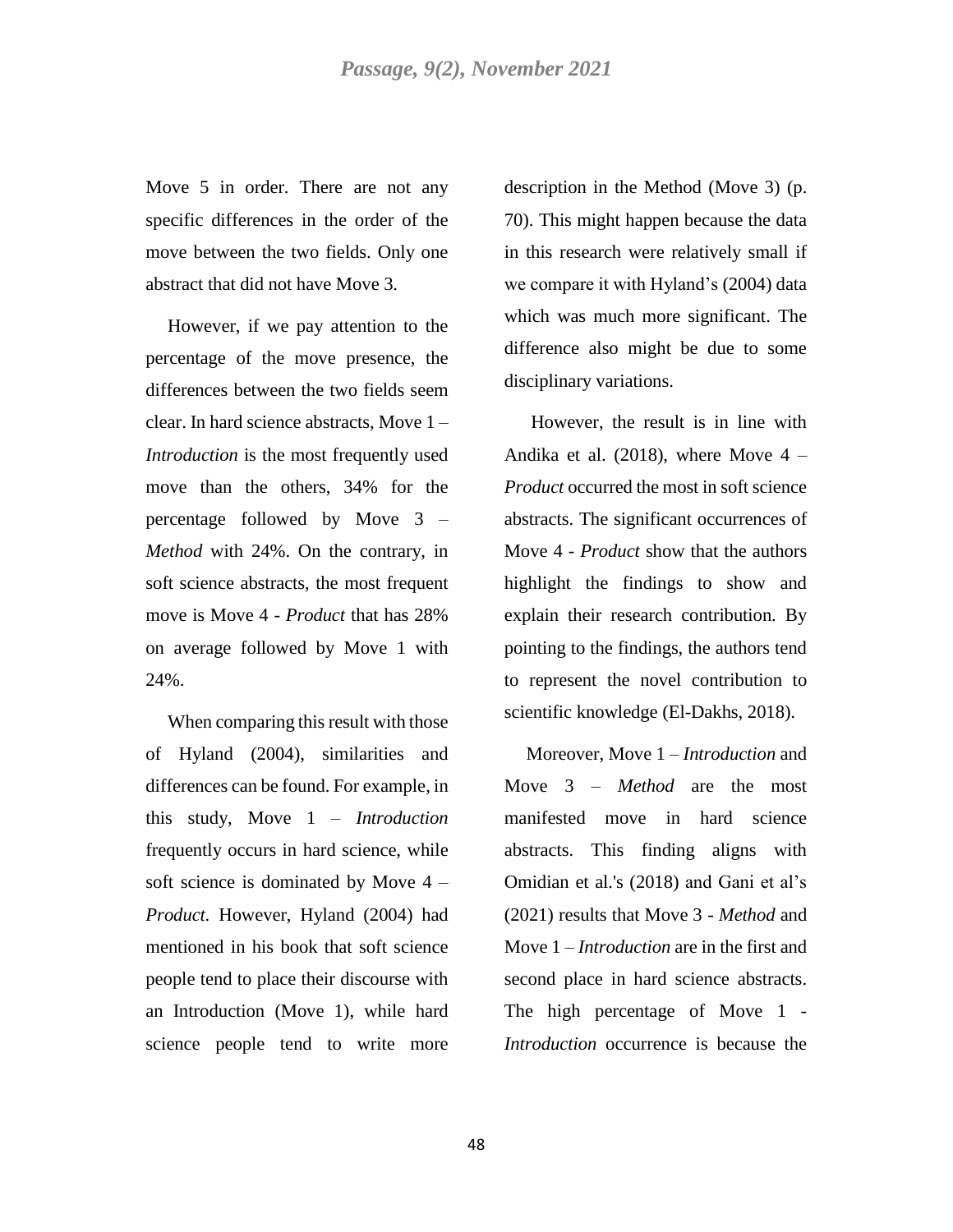author may want to show how important the research is, identify the gap, or explain some key terms of the research. By pointing to Move 1, - *Introduction,* the authors of hard science studies try to avoid the confusion of the terms being used in their studies by presenting the general knowledge of the research topic (Juanda & Kurniawan, 2020). At the same time, the occurrence of Move 3 – *Method* in hard science abstracts suggests that this field focuses on the steps and formula. Regarding this finding, hard science abstracts concentrate on explaining the background of the research followed by the methodology used in the study and the study's contribution (Omidian, Shahriari, & Siyanova-Chenturia, 2018). Furthermore, it may indicate that both fields have a different tendency to emphasize what point seems to be essential to be highlighted in their research.

Step 2 of Move 1 - *Making topic generalization* had the most considerable percentage, 28% in hard science and 27% in soft science. It indicates that both

fields tend to introduce some general terms and general knowledge to the reader. Thus, the readers can estimate the content of the research.

However, both fields have different most occurred steps in Move 3. In hard science, it was Step 1 – *Describing participants/data sources* with 20%. It may indicate that the hard science abstracts tend to describe the participant or data source because the research is dedicated to specific participants. Meanwhile, in soft science, Step 2 – *Describing instrument(s)* and Step 3 – *Describing procedure and context* shared the same percentage, 15%. This finding is in line with Juanda & Kurniawan's (2020) finding. It is so because soft science research tends to use many instruments or theories in research, such as interviews, questionnaires, and others. Also, they usually describe the procedure of the research in detail.

Moreover, Step 1 of Move  $5 -$ *Deducing conclusion* was used frequently in both fields, 9% in hard science abstracts and 16% in soft science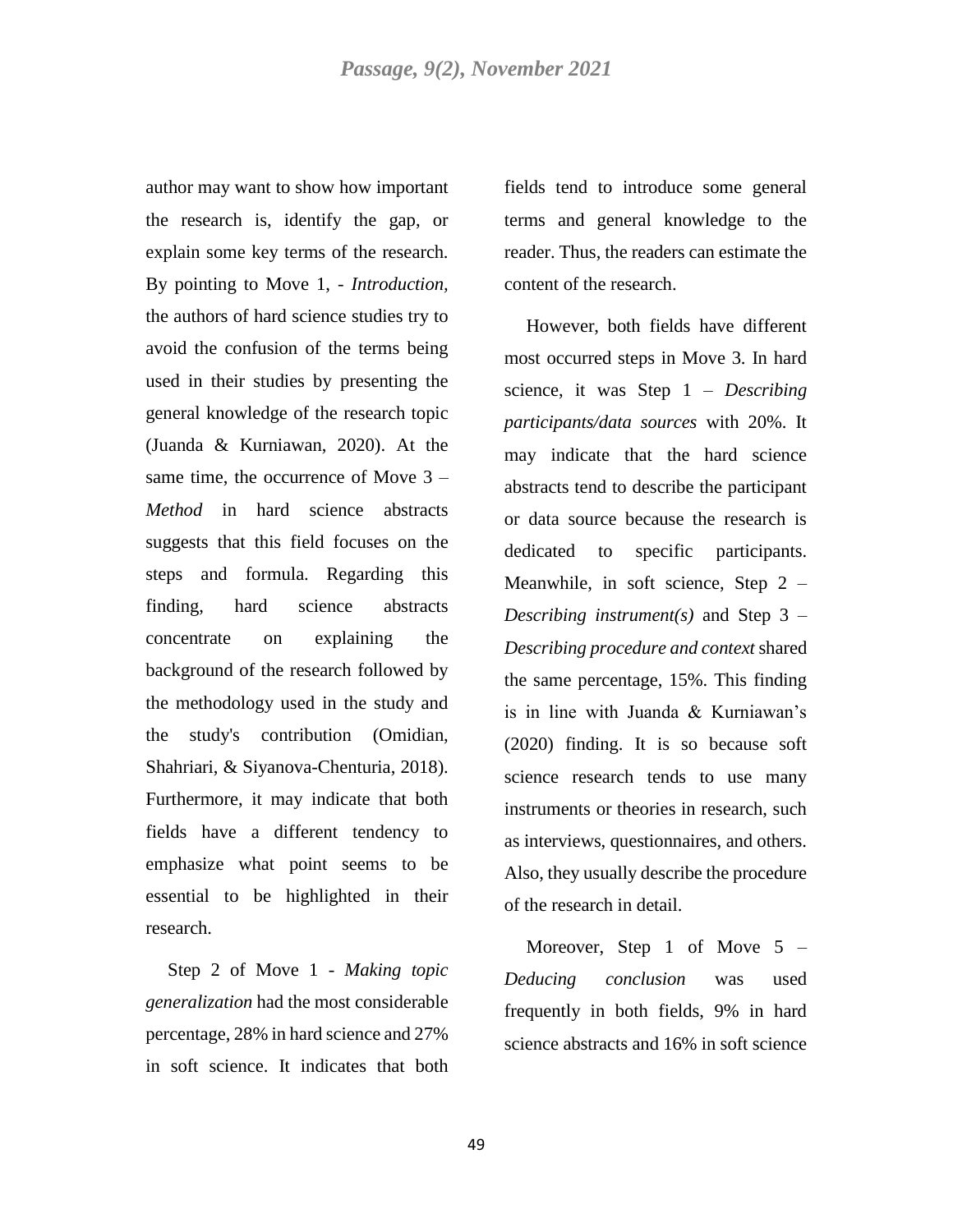abstracts. It appears that both fields want to help the readers get the conclusion of the research more efficiently. However, Step 3 of Move 5 – *Stating limitation* did not occur in any abstract. This step was not expected to appear in thesis or dissertation abstracts because an expert writer usually uses this step in an academic journal article, and the appearance of this step was also assumed rare even in academic journal articles (Kurniawan, Lubis, Suherdi, & Danuwijaya, 2019).

# **The Realization of Linguistic Features**

In terms of voice, the result from both fields was uniform that the active voice occurred frequently. All moves in each category were dominated by active voice. This finding is in line with Amnuai's (2019) findings. Active voice is used because it will make the sentence more effective and precise. The sentence that uses active voice tends to be shorter than the one that uses passive voice. Besides, the international standard ISO 21421976 (E) has suggested the active

voice so that the result will be more straightforward and more concise (Liu & Zheng, 2014). However, there is only one category dominated by the passive voice. It is Move 3 – *Methodology* in S2 abstracts. Research methodology usually used passive voice to express this element of the abstract (Muhartoyo, 2016).

Last, for the tense use, looking at the percentage of each discipline, the contrast seems clear. Hard science abstracts tend to use the present tense, while soft science abstracts tend to use the past tense. Move 1 – *Introduction*  was the most occurred move in hard science abstract. This finding aligns with Nurhayati's (2017) finding and Tseng's  $(2011)$  finding that Move  $1$  – *Introduction* mostly used the present tense. This is so because it indicates that the research is alive (Nurhayati, 2017).

Since Move 4 – *Product* is frequently used in soft science abstracts, the past tense will easily be found. Percentagewise, in Move 4 – *Product* in Table 7, the percentage of the past tense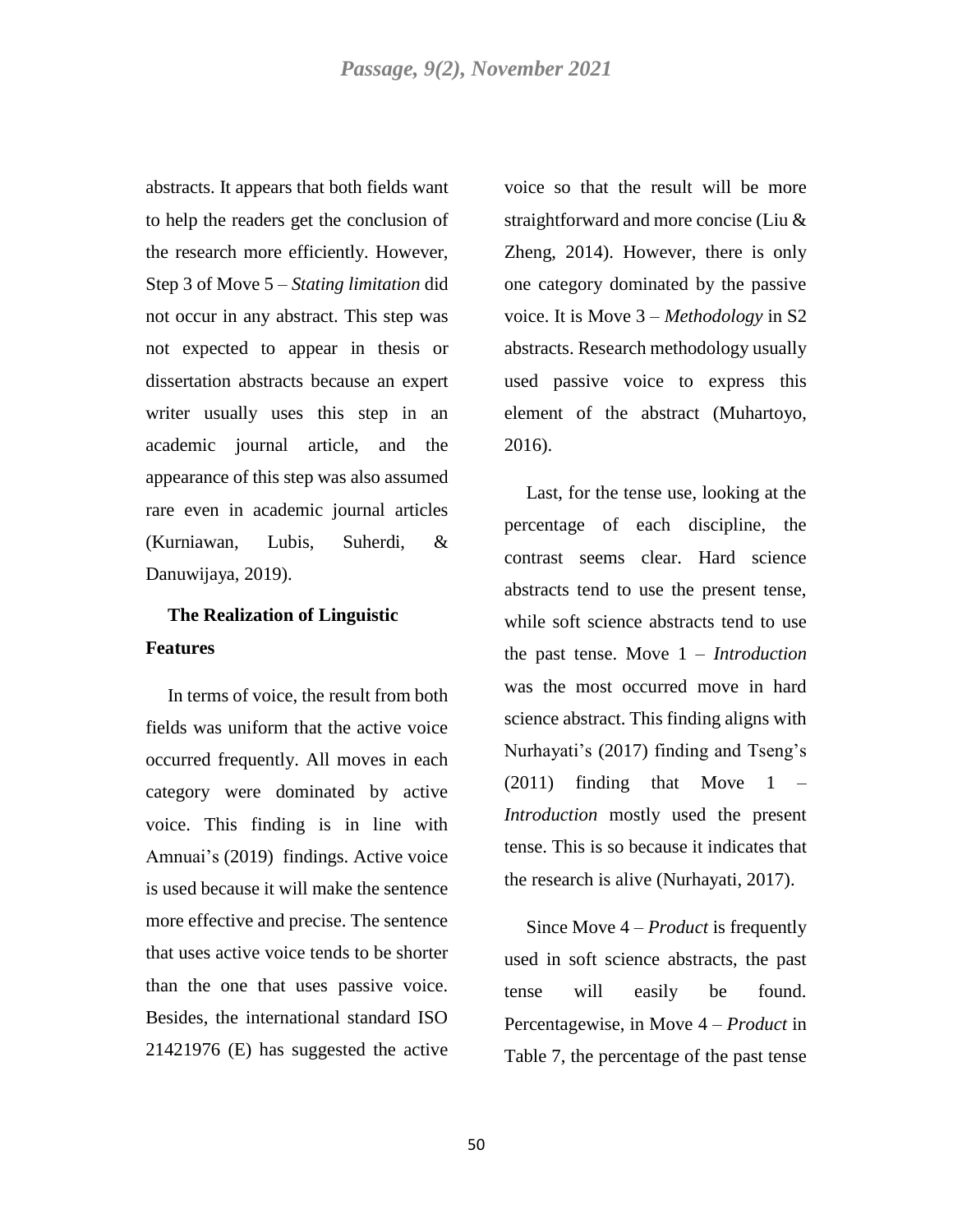in S1 abstracts is 100% and in S2 abstracts is 67%. The products are usually written in past form. This finding is also in line with Tseng's (2011) findings and Muhartoyo's (2016) findings that Move 4 – *Product* is usually written in the past tense.

#### **CONCLUSION**

To recap, both fields of hard science and soft science included all moves in their abstracts. However, each field exhibited its tendencies in using Move. Hard science tends to use Move 1 – *Introduction* and Move 3 - *Method*, while soft science tends to use Move 4 – *Product* and Move 1 – *Introduction*. The reason for that finding is because each field may have a vital point that should be highlighted.

For the step analysis, there were no significant differences between hard and soft science abstracts. Step 2 of Move 1 – *Making topic generalizations* and Step 1 of Move 5 – *Deducing conclusion*  frequently occurred in both fields. However, lecturers in hard science prefer to use Step 1 of Move 3 – *Describing* 

*participants/data source* in their abstract. Meanwhile, lecturers of soft science abstracts tend to utilize Step 2 of Move 3– *Describing instrument(s)* and Step 3 of Move 3 – *Describing procedure and context*. All abstracts did not manifest Step 3 of Move 5 – *Stating limitation* because this step is usually found in expert writers' academic journal articles.

In linguistic features analysis, lecturers from both fields prefer to use the active voice than the passive in their abstracts. For the verb type, the action verb was more frequently used. However, the present tense was preferred by hard science lecturers, whereas the past tense was often used by soft science lecturers.

The finding of this study may serve as the reference for future studies and enrich the existing literature of academic writing. The limited amount of data in this study may be biased for some specific discussion. Exploring more disciplines in hard science and soft science is highly recommended for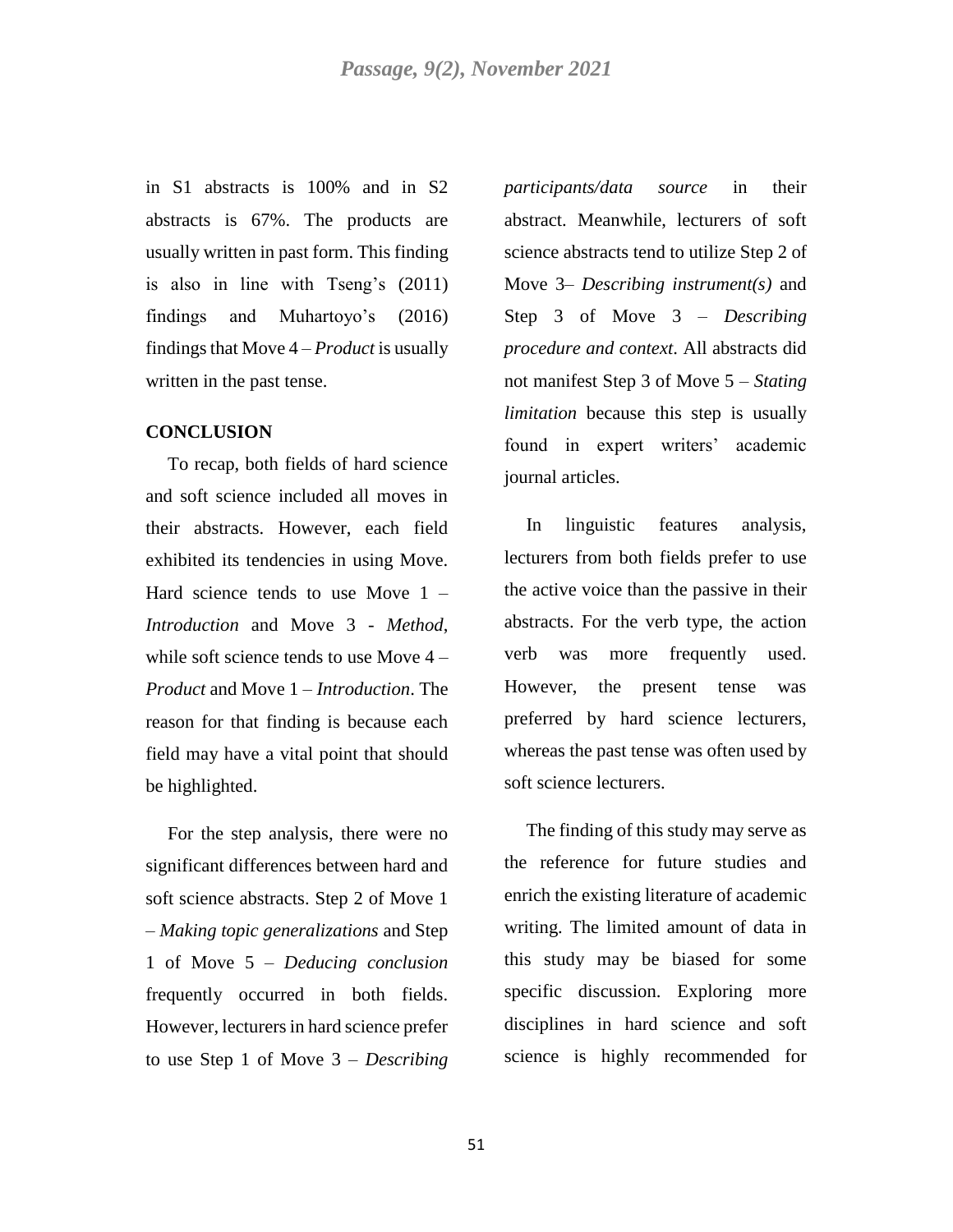further research to arrive at a more comprehensive comparison and result. Drawing from the results of the present research, implicationally, novice writers can learn and understand the manifestation of move, step, and linguistic features in abstracts of different disciplines to write their abstract more coherently and wellstructured in the future.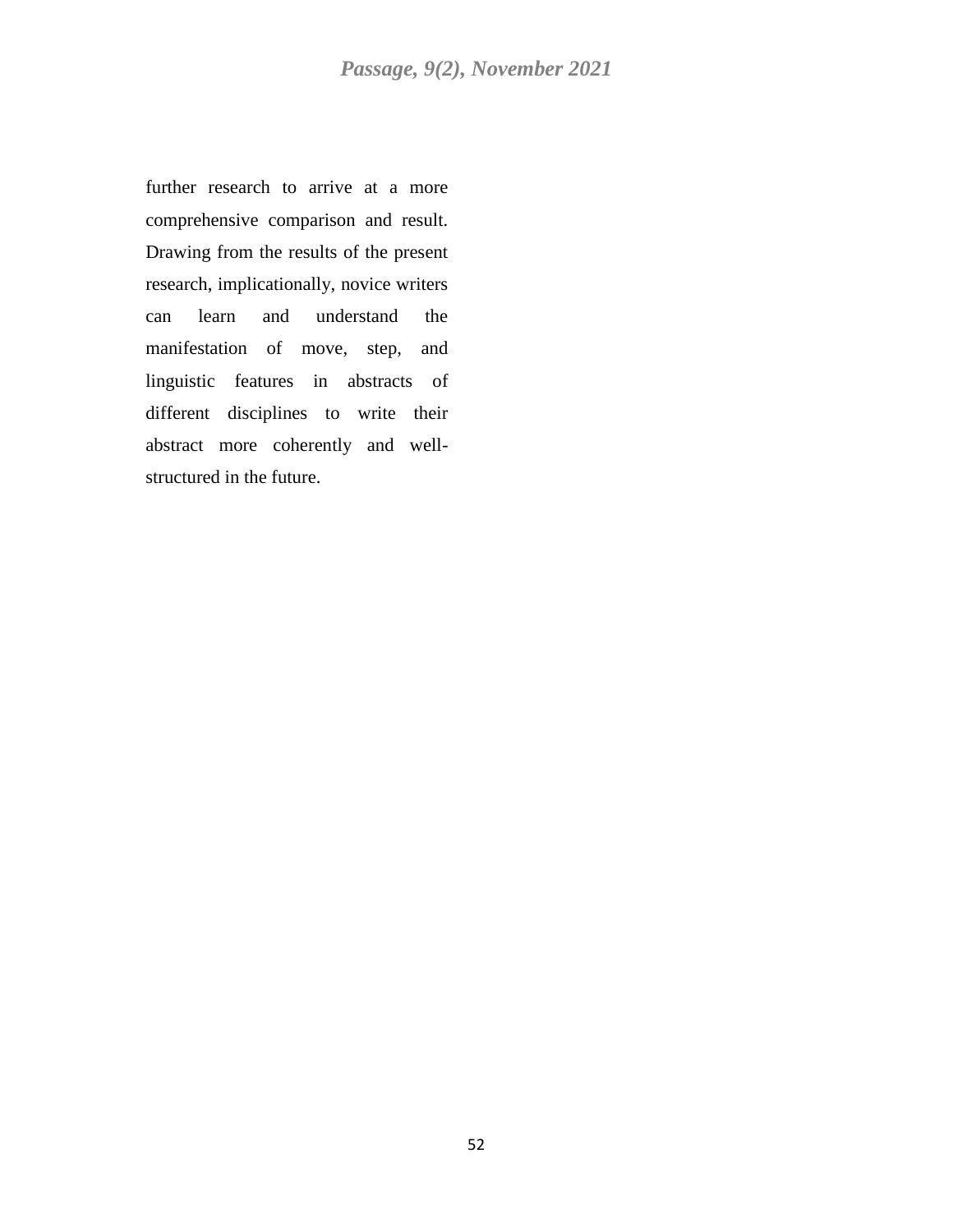# **REFERENCES**

- Amnuai, W. (2019). Analyses of Rhetorical Moves and Linguistic Realizations in Accounting Research Article Abstracts Published in International and Thai-Based Journals. *SAGE Open, 9*(1), 1-9. https://doi.org/10.1177/2 158244018822384
- Andika, R. P., Safnil, & Harahap, A. (2018). Rhetorical Moves and Linguistic Features of Journal Article Abstracts by Postgraduate Students, National, and International Authors in Applied Linguistics. *Journal of Applied Linguistics and Literatures, 3*(1), 14-- 27. [https://doi.org/10.333](https://doi.org/10.33369/joall.v3i1.6539) [69/joall.v3i1.6539](https://doi.org/10.33369/joall.v3i1.6539)
- Antoniou, M., & Moriarty, J. (2008). What can academic writers learn from creative writers? Developing guidance and support for lecturers in Higher Education. *Teaching in Higher Education, 13*(2), 157- 167. https://doi.org/ [10.1080/1356251080192322](https://www.researchgate.net/deref/http%3A%2F%2Fdx.doi.org%2F10.1080%2F13562510801923229?_sg%5B0%5D=QSNn2pX1sCuXYrIy6IU1OjpI3aNW6ukJCl_JXkXxfbgH5JSHmO_qtWDuVVqxgij6OS0ykPgN2hg-e4XGkEBfpQFvmw.lZUVOk1r8Ntaq70yVGHQsMdYV0SjCXRFw3wK4Sq4hyfyoZ30trTmt_8lw1b1JO2Foa-1zUBbwALK_LJgYLkSjA) [9](https://www.researchgate.net/deref/http%3A%2F%2Fdx.doi.org%2F10.1080%2F13562510801923229?_sg%5B0%5D=QSNn2pX1sCuXYrIy6IU1OjpI3aNW6ukJCl_JXkXxfbgH5JSHmO_qtWDuVVqxgij6OS0ykPgN2hg-e4XGkEBfpQFvmw.lZUVOk1r8Ntaq70yVGHQsMdYV0SjCXRFw3wK4Sq4hyfyoZ30trTmt_8lw1b1JO2Foa-1zUBbwALK_LJgYLkSjA)
- Bhatia, V. (1993). *Analysing genre: Language use in professional settings.* London: Longman.
- Bondi, M., & Sanz, R. (2014). Abstracts: Cross-linguistic, Disciplinary, and

Intercultural Perspectives. In Busch-Lauer, *Abstracts in Academic Discourse - Variation and Change* (pp. 43-63). Bern: Peter Lang.

- Ebadi, S., Salman, A., Nguyen, T., & Weisi, H. (2019). Rhetorical Structure Variations in Abstracts and Introductions of Applied Linguistics Master's Theses by Iraqi and International Students. *Iranian Journal of Language Teaching Research, 7*(1), 101-117. https://doi.org/ [10.30466/IJLTR.2019.12063](https://dx.doi.org/10.30466/ijltr.2019.120635) [5](https://dx.doi.org/10.30466/ijltr.2019.120635)
- El-Dakhs, D. A. (2018). Comparative Genre Analysis of Research Article Abstracts in More and Less Prestigious Journals: Linguistics Journals in Focus. *Research in Language, 16*(1), 47-63. https://doi.org/10.2478/r ela-2018-0002
- Farzannia, S., & Farnia, M. (2017). Genre-Based Analysis of English and Persian Research Article Abstracts in Mining Engineering Journals. *Beyond Words, 5*, 1-13. [https://doi.org/10.33508/](https://doi.org/10.33508/bw.v5i1.1111) [bw.v5i1.1111](https://doi.org/10.33508/bw.v5i1.1111)
- Gani, F. G., Kurniawan, E., Gunawan, W., & Lubis, A. H. (2021). Rhetorical Moves Analysis in Soft and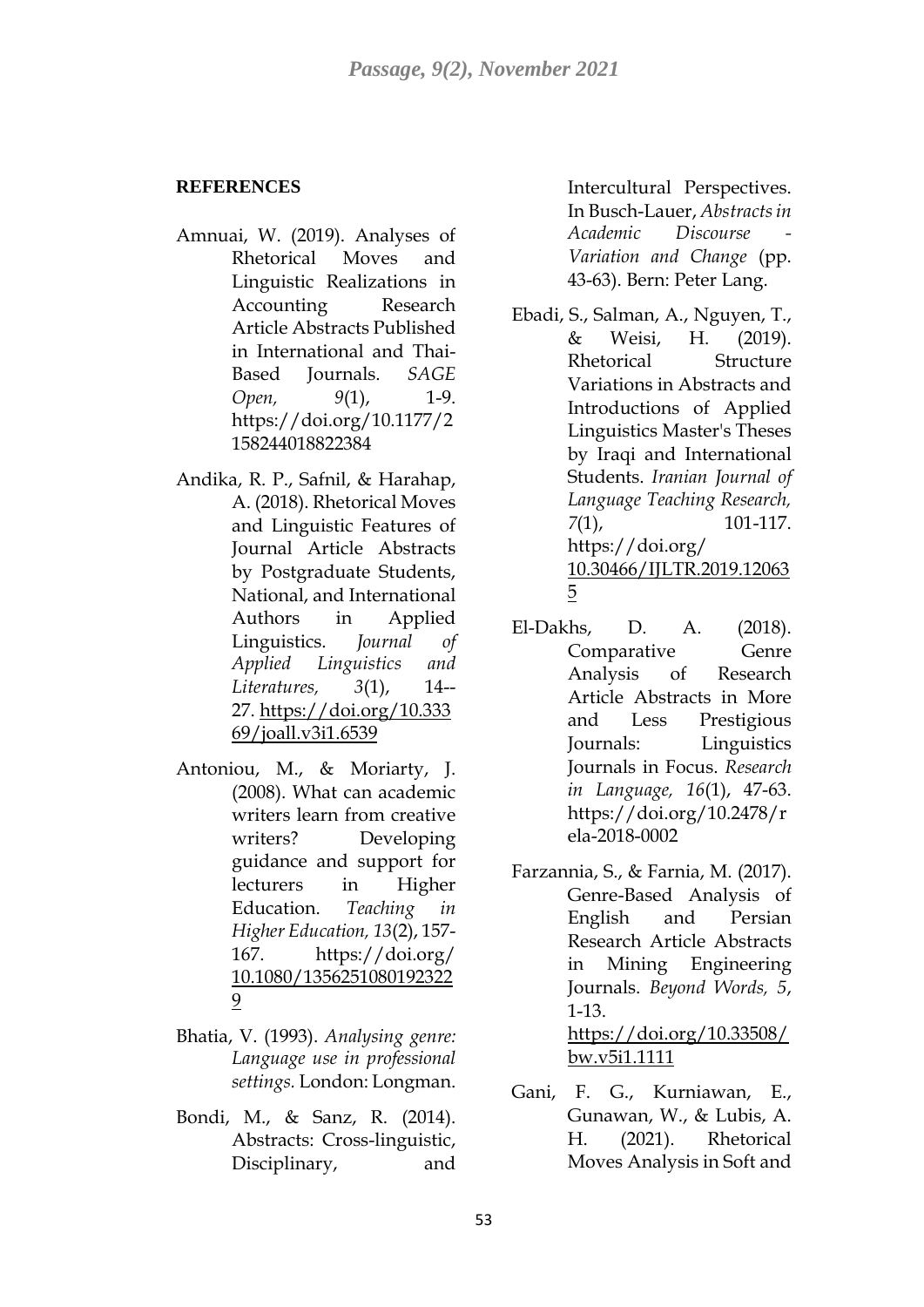Hard Science Lecturers' Master Thesis and Dissertation Abstracts. *The Thirteenth Conference on Applied Linguistics (CONAPLIN 2020). 546*, pp. 157-161. Bandung: Atlantis Press. [https://doi.org/10.2991/a](https://dx.doi.org/10.2991/assehr.k.210427.024) [ssehr.k.210427.024](https://dx.doi.org/10.2991/assehr.k.210427.024)

- Hyland, K. (2004). *Disciplinary Discourse: Social Interactions in Academic Writing.* Michigan: The University of Michigan Press.
- Juanda, M. R., & Kurniawan, E. (2020). A Comparison of Rhetorical Moves in Students' Undergraduate Thesis Abstract. *4th International Conference on Language, Literature, Culture, and Education (ICOLLITE 2020)* (pp. 443- 448). Bandung: Atlantic Press. [https://doi.org/10.2991/a](https://dx.doi.org/10.2991/assehr.k.201215.070)

[ssehr.k.201215.070](https://dx.doi.org/10.2991/assehr.k.201215.070)

- Kaya, F., & Yağiz, O. (2020). Move analysis of research article abstracts in the field of ELT: A comparative study. *a, 16*(1), 390-404. [https://doi.org/10.17263/](https://doi.org/10.17263/jlls.712854F) [jlls.712854F](https://doi.org/10.17263/jlls.712854F)
- Kurniawan, E., Lubis, A., Suherdi, D., & Danuwijaya, A. (2019). Rhetorical organization of applied linguistics abstracts: Does Scopus journal quartile

matter? *GEMA Online Journal of Language Studies, 19*(4), 184-202. [http://doi.org/10.17576/g](http://doi.org/10.17576/gema-2019-1904-10) [ema-2019-1904-10](http://doi.org/10.17576/gema-2019-1904-10)

- Liu, J., & Zheng, R. (2014). A Comparative Study on Voice Distribution in English Abstracts between Chinese and English Power PApers. *2nd International Conference on Education, Management, and Social Science (ICEMSS)* (pp. 38- 41). Beijing: Atlantis Press. https://doi.org/10.2991/i cemss-14.2014.11
- Lores, R. (2004). On RA abstracts: From rhetorical structure to thematic organisation. *English for Specific Purposes, 23*(3), 280-302. https://doi.org/[10.1016/j.](http://dx.doi.org/10.1016/j.esp.2003.06.001) [esp.2003.06.001](http://dx.doi.org/10.1016/j.esp.2003.06.001)
- Muhartoyo. (2016). A Study on Completeness, Finite, Verb Tense, and Voice of Coconut Research Abstracts. *Lingua Cultura, 1*, 49-55. https://doi.org/10.21512/ lc.v10i1.879
- Nurhayati, N. (2017). Verb Tense Analysis of Research Artile abstract in Asian EFL Journal. *Progressive Journal*, *12*(2), 121-128. https://ejournal.nusaman diri.ac.id/index.php/prog re ssive/article/view/572